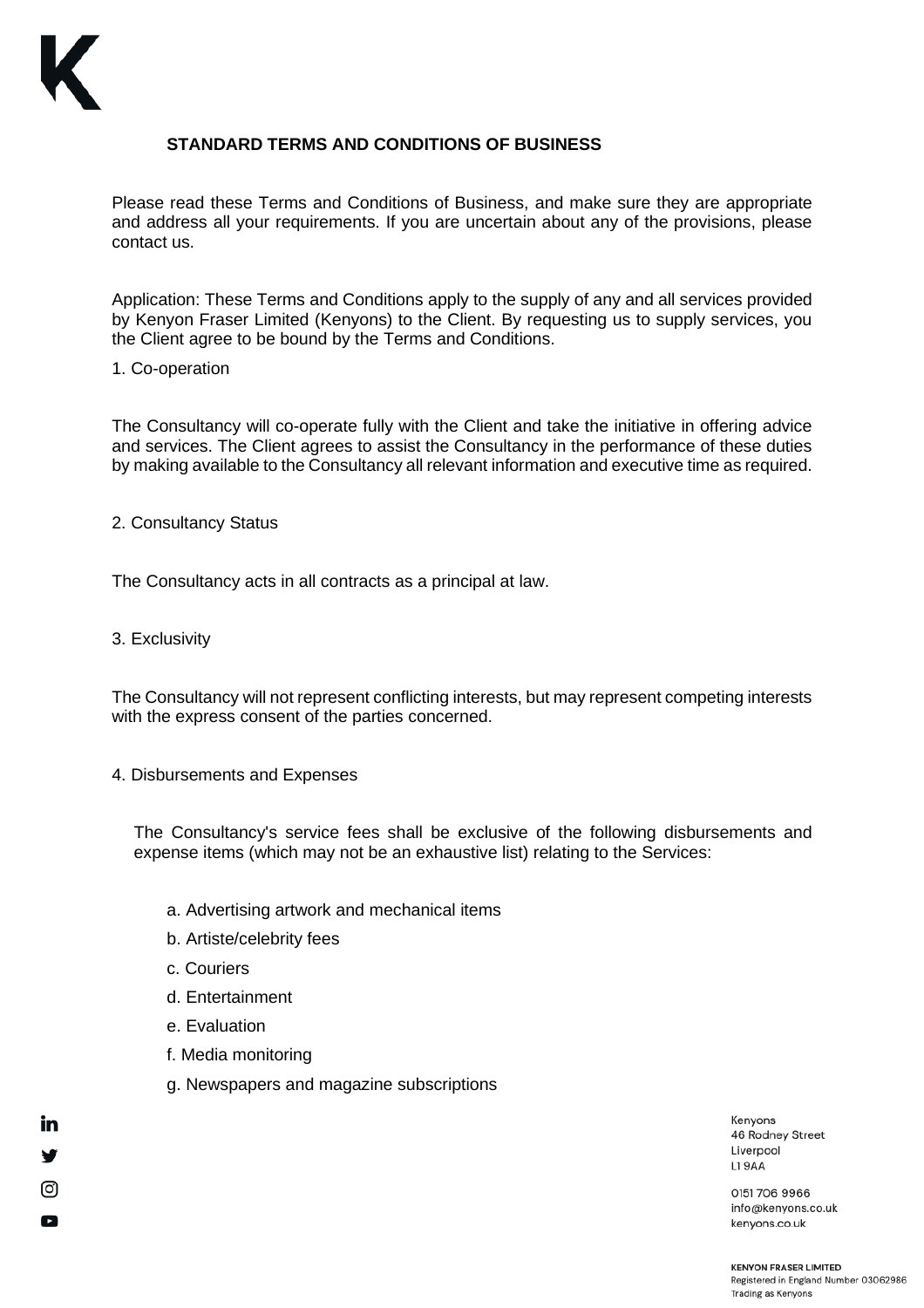

- h. Photocopying and stationery
- i. Postage and packaging, telephone and telecommunications
- j. Special events, meetings, conferences etc
- k. Specialist IT software
- l. Storage
- m. Trade mark search reports and related charges
- n. Travel, accommodation and subsistence
- o. Venues

All materials and services purchased from third party suppliers on behalf of the Client will be charged as set out in the Agreement.

## 5. Payment Terms

5.1. All sums payable under the Agreement shall be paid in full without deduction, withholding or set-off and are exclusive of VAT and any other duty or tax which shall be payable by the Client.

5.2. Overdue payments shall attract interest at an annual rate of 2% above the prevailing base rate of the Consultancy's clearing bank. Interest shall accrue on a daily basis from the date payment becomes due until the Consultancy has received payment of the overdue amount together with all accrued interest.

5.3. The Consultancy and/or persons or companies acting on its behalf or as its agents reserve the right to charge and recover all costs incurred in connection with the pursuance and/or recovery of outstanding sums.

5.4. If exchange rate fluctuations cause the cost to the Consultancy of materials or services purchased overseas for the Services to differ from the cost anticipated when the Consultancy ordered the relevant materials or services (or obtained the Client's approval for such costs), the Consultancy shall charge the Client at the exchange rate on the date the Consultancy pays for the relevant materials or services, applying the closing mid-point rate in London for that day as quoted in the next edition of the Financial Times.

## 6. Amendment and Cancellation

<u>in</u>

ල

Q

Any request by the Client to amend or halt any plans or to cancel work in progress, shall be implemented by the Consultancy as far as this is possible within the terms of its contractual obligations to suppliers. The Client shall be responsible for any costs or expenses incurred or to which the Consultancy is committed prior to, or as a result of, the cancellation or amendment and which cannot be recovered by the Consultancy. The Client shall pay the Consultancy's fees covering the cancelled or amended Services, as well as any charges

> Kenvons 46 Rodney Street Liverpool **L19AA**

0151 706 9966 info@kenyons.co.uk kenyons.co.uk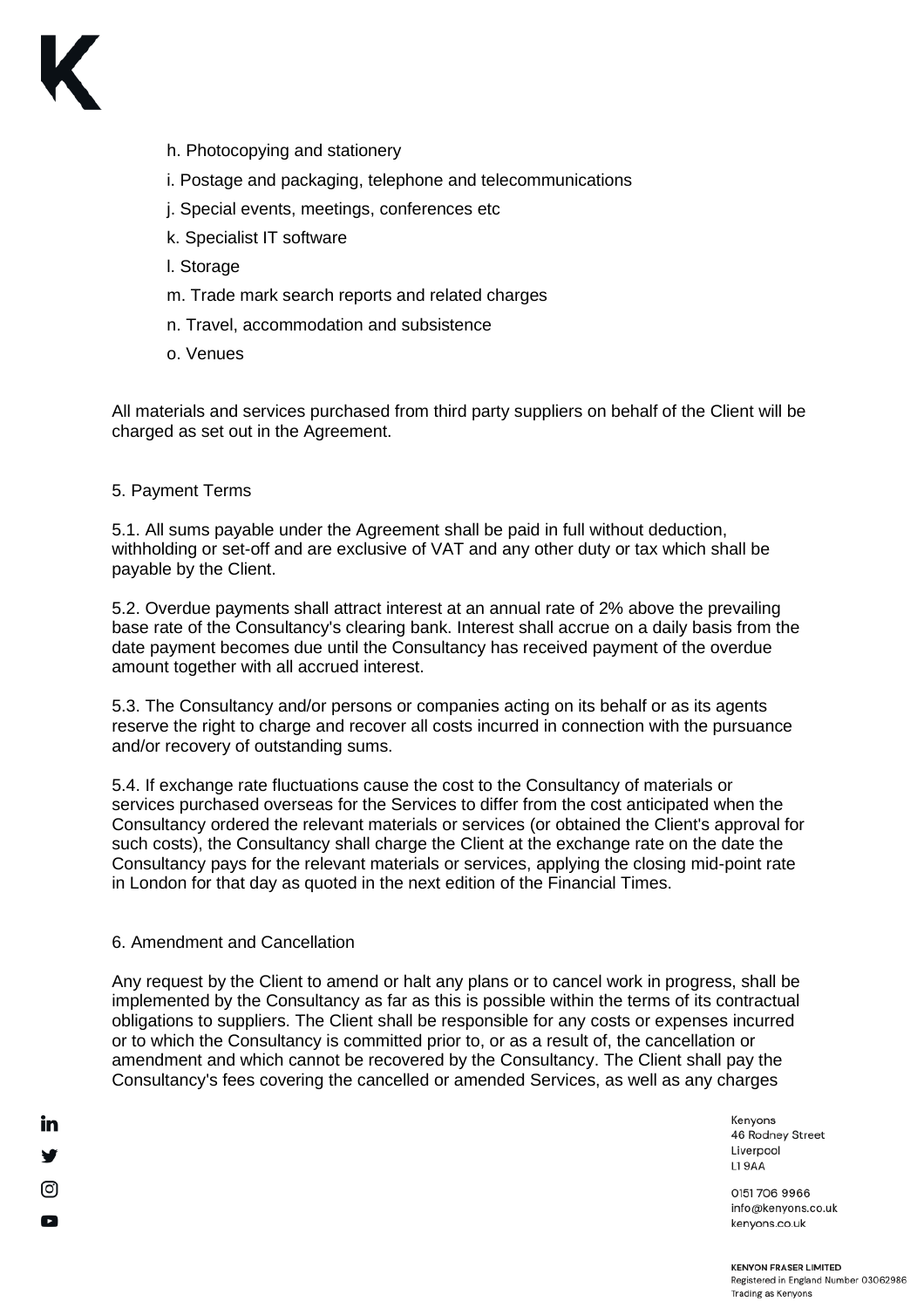

**in** 

ල

Q

raised by third parties arising from the cancellation or amendment, and shall assume the Consultancy's liability under all contracts the Consultancy is unable to cancel.

7. Amendments to Created Work and Alternative Use of Work

7.1 The expression "created work" in this and the following clauses shall mean work created by the Consultancy for the Client pursuant to the Agreement.

7.2 No amendments to any created work may be made without the Consultancy's prior written consent. Any agreed amendments shall only be carried out by the Consultancy or under its supervision and shall be paid for in a manner agreed between the Client and the Consultancy in writing in advance.

Reprints obtained by the Client shall not differ in any way from the originals supplied without the Consultancy's written consent.

7.3 Created work shall not be used by the Client for any purpose other than that for which it was created, and no work in draft or incomplete form shall be used or published as finished work without the Consultancy's written consent.

8. Copyright and Intellectual Property Rights in Created Work

8.1 In order that the Client may own worldwide copyright and intellectual property rights in the created work, the Consultancy may on the Client's written request, and by specific agreement, agree a fee, if any, to undertake an unconditional assignment with full title guarantee of all such rights as are owned by the Consultancy and capable of assignment. This provision shall not apply to any creative work which is not accepted or otherwise delivered to the Client (such as proofs and proposal documents) or in respect of which the Consultancy has not received the fees payable.

8.2 In the event that any created work includes material the rights in which are owned by a third party, the Consultancy shall grant to the Client (at the Client's expense) only such rights as the third party permits the Consultancy to grant to the Client.

8.3 Notwithstanding any assignment of rights, the Consultancy may use any of the created work for the purposes of internal training or, with the Client's prior consent (which shall not be unreasonably withheld or delayed), in the promotion of the Consultancy.

8.4 Notwithstanding anything in this Agreement to the contrary, the Consultancy shall retain all of its rights, title and interest in:

a. all materials owned by or licensed to the Consultancy prior to, or independent from, the performance of Services under this Agreement, and all modifications thereof; and

b. all generic or proprietary information, and all ideas, software, applications, methodologies, processes or procedures used, created or developed by the Consultancy in the conduct of its business.

> Kenvons 46 Rodney Street Liverpool **L19AA**

0151 706 9966 info@kenyons.co.uk kenyons.co.uk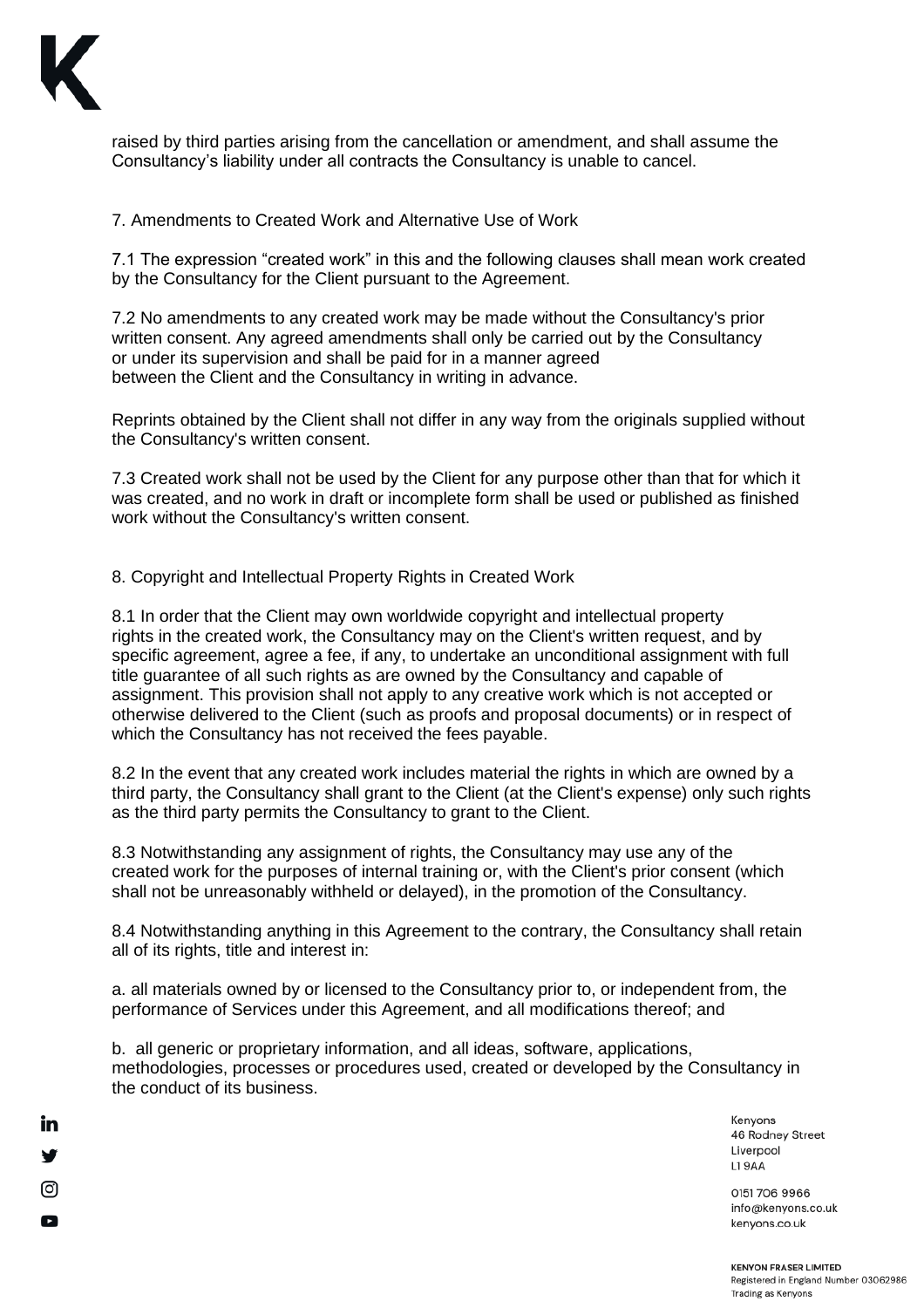

**in** 

ල

Q

8.5 The provisions of this clause shall survive the expiry or termination of the Agreement.

9. Confidential Information

9.1 The parties agree to treat as secret and confidential and not at any time for any reason during or after the termination of the Agreement to disclose or permit to be disclosed or made use of any confidential information concerning the other's business, customers, suppliers or associated companies which they may acquire in the course of the Agreement.

9.2 The Consultancy shall where so requested by the Client impose equivalent obligations of confidentiality on its own personnel and obtain written assurances from any third parties to whom information has to be disclosed in order to enable the Consultancy to carry out its obligations under the Agreement.

9.3 For the avoidance of doubt, the restrictions in this Clause shall not prevent:

9.3.1 the disclosure or use of information in the proper performance of the Consultancy's duties;

9.3.2 the disclosure of information if required by law;

9.3.3 the disclosure of information by one party who acquired it from a third party which was not under an obligation of confidentiality to the other party; or

9.3.4 the disclosure of information which is already in the public domain otherwise than through unauthorised disclosure by the Consultancy.

9.4 Nothing in the Agreement shall prevent the Consultancy from using the name of the Client in any list of clients used by the Consultancy for its own promotional purposes unless the Client has notified the Consultancy in writing that it is unwilling for its name to be so used.

9.5 The provisions of this clause shall survive the expiry or termination of the Agreement.

10 The Consultancy's Warranty and Indemnity

10.1 The Consultancy warrants that to the best of its knowledge and belief the created work shall not infringe any third-party rights or be in any way contrary to English law, subject to any legal or other advice provided to the Consultancy and communicated to the Client.

10.2 Subject to the provisions of this clause, the Consultancy shall indemnify and keep indemnified the Client from and against any and all damage, loss, costs, expenses (including legal costs and expenses) and liability whether civil or criminal which the Client may incur or suffer resulting from any breach of this Agreement by the Consultancy, including any act, neglect or default of the Consultancy's agents, representatives or employees and including breaches resulting in any successful claim by any third-party alleging defamation, provided that:

> Kenyons 46 Rodney Street Liverpool L19AA

0151 706 9966 info@kenyons.co.uk kenyons.co.uk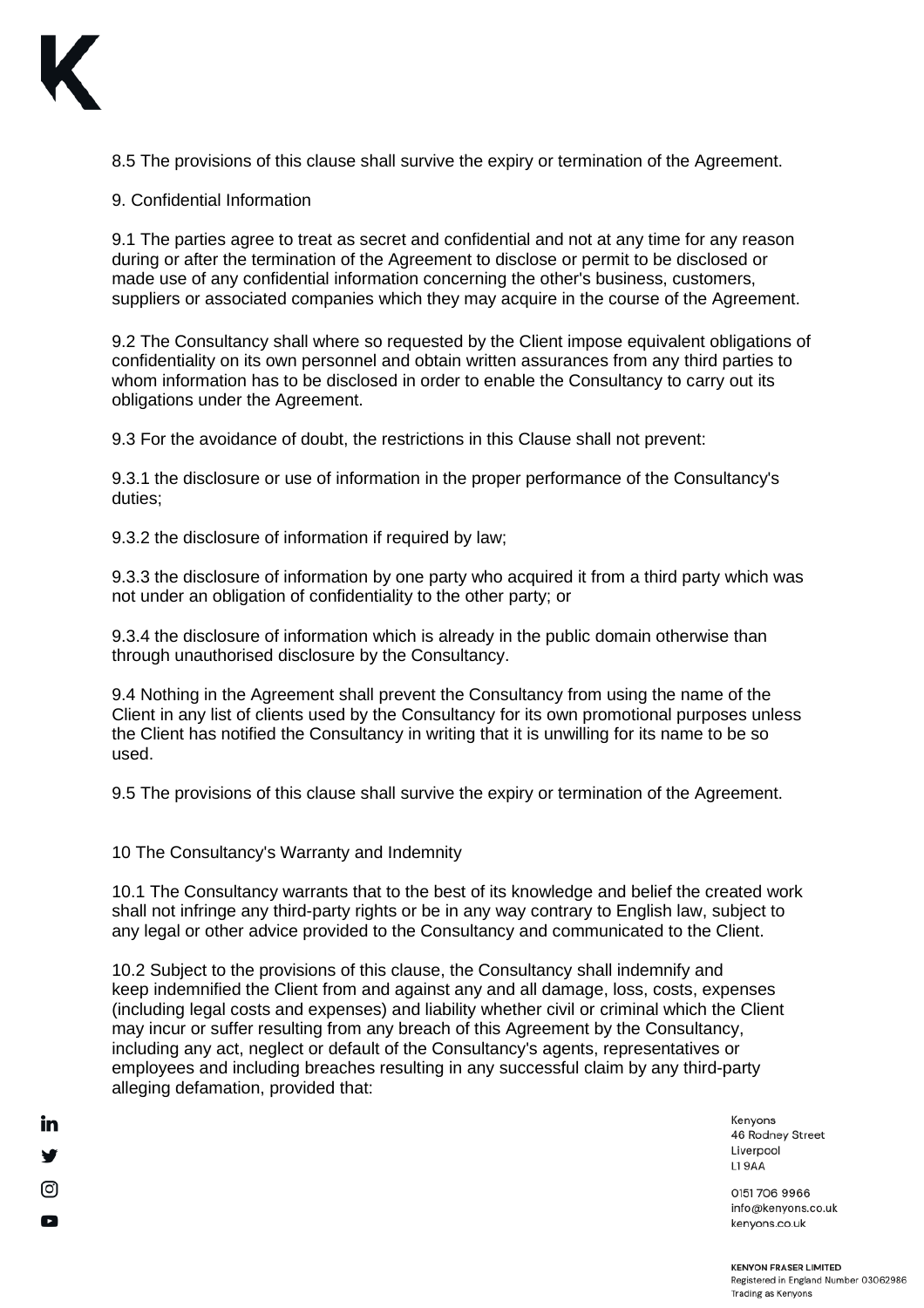

10.2.1 any condition or warranty which might otherwise be implied into or incorporated in the Agreement, whether by statute, common law or otherwise, is expressly excluded from the Agreement to the maximum extent permitted by law;

10.2.2 the Consultancy's maximum aggregate liability to the Client under the Agreement shall in no circumstances exceed an amount equal to the Consultancy's Professional Indemnity cover, which the Consultancy shall disclose to the Client at any time upon request;

10.2.3 the Consultancy shall not be liable for: (i) any loss or damage suffered by the Client arising out of any act, omission, misrepresentation or error made by or on behalf of the Client or arising from any cause beyond the Consultancy's reasonable control; or (ii) any delay in or omission of publication or transmission or any error in any press or other publication unless such delay, omission or error is due to its own default or neglect; or (iii) any consequential loss or damage of any kind whether caused by tort (including negligence), breach of contract or otherwise, and whether or not such loss or damage was foreseeable.

10.3 The Client shall effect such insurance as is suitable having regard to all the circumstances and the provisions of this clause.

10.4 The provisions of this clause shall survive the expiry or termination of the Agreement.

## 11 The Client's Warranty and Indemnity

11.1 The Client warrants that to the best of its knowledge, information and belief all information supplied to the Consultancy before, during and after the Agreement shall be accurate and not in any way contrary to English law and that it is entitled to provide such information to the Consultancy for its use without recourse to any third party.

11.2 The Client shall indemnify and keep indemnified the Consultancy from and against any and all damage, loss, costs, expenses (including legal costs and expenses) and liability whether civil or criminal which the Consultancy may incur or suffer resulting from any act, neglect or default of the Client or its agents, employees or licensees, or from the infringement of the intellectual property rights of any third party or any successful claim for defamation, or from any governmental investigation, proceeding or administrative hearing regarding Services under this Agreement, or from any issue of safety or product liability or the nature, use or performance of the Client's products or services, provided that such liability was not incurred by the Consultancy through any default in performing its obligations under the Agreement.

11.3 The provisions of this clause shall survive the expiry or termination of the Agreement.

## 12 Client's Property

**in** 

ල

Q

The Consultancy shall take reasonable care of any property belonging to the Client and made available to the Consultancy for the purpose of this Agreement. Such property shall be at all times at the sole and entire risk of the Client, and the Consultancy shall not be subject to any other liability for it.

Kenyons 46 Rodney Street Liverpool L19AA

0151 706 9966 info@kenyons.co.uk kenyons.co.uk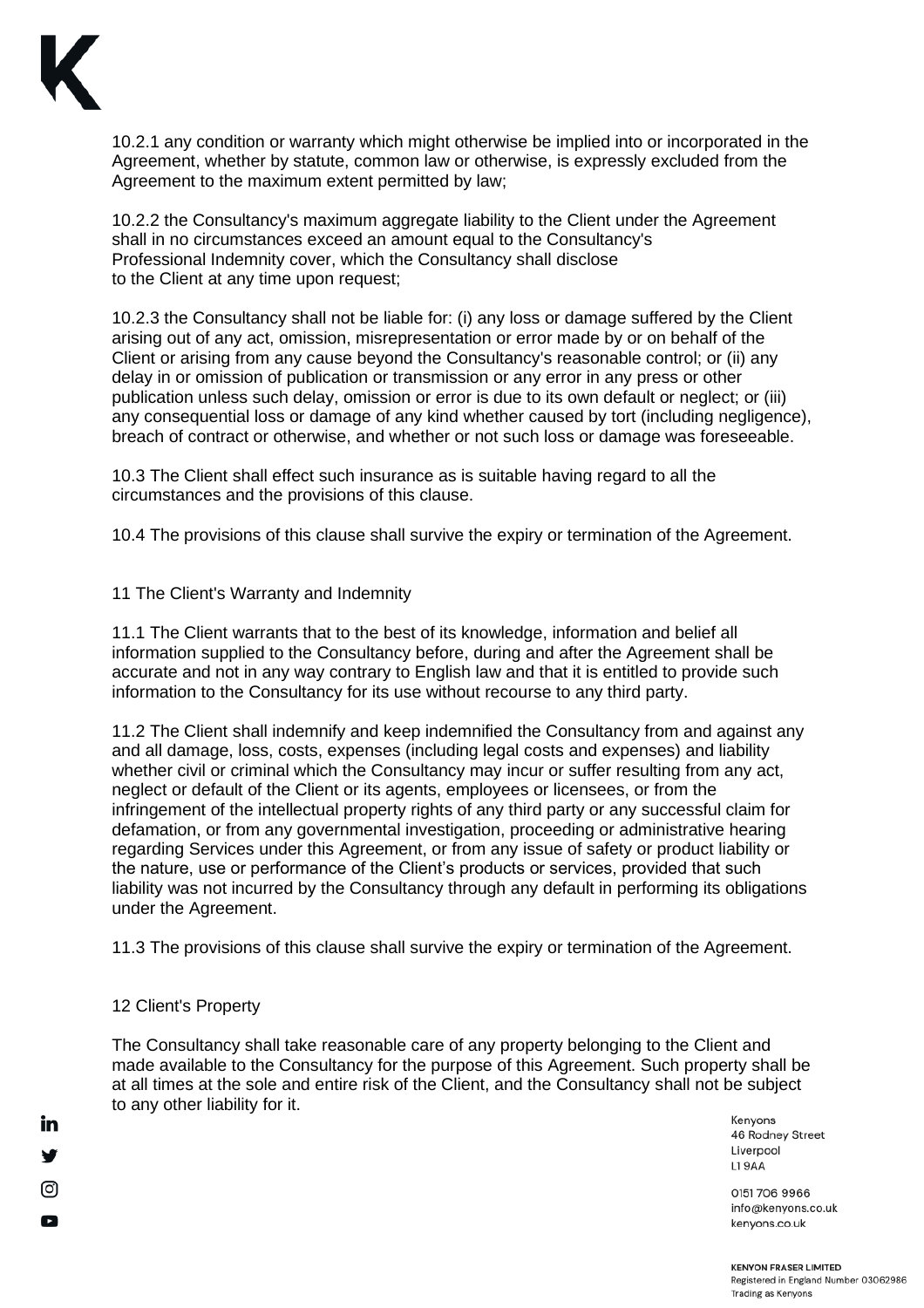

13. Insurance of Created Work

13.1 Created work retained by the Consultancy shall at all times while in the Consultancy's possession be insured by the Consultancy against loss or damage.

13.2 The Client shall insure created work against loss or damage when in transit between the Consultancy and the Client or any third parties for the purposes of production or publication and when in the possession of those third parties.

## 14. Employee Poaching

14.1 During the Agreement and for six months after its expiry or termination, neither the Consultancy nor the Client shall, without the written consent of the other, solicit or entice (either directly or indirectly) or attempt to solicit or entice (or authorise the taking of such action by any other person) any person who is employed by the other or has been employed by the other during the preceding six months, and who has been involved with the Services provided under this Agreement, to terminate his or her employment with the other party.

14.2 If the Consultancy consents to an employee joining the Client in the circumstances of Clause 14.1, the Consultancy may charge a fee in consideration for such consent equivalent to one third of the annual salary and any other compensation to be paid by the Client to that employee. This shall be payable by the Client immediately upon presentation of an invoice by the Consultancy. If the Consultancy does not require the employee to complete the notice period contractually required of him, the Consultancy reserves the right to charge the Client an additional fee equivalent to the salary payable by the Consultancy for the period of uncompleted notice.

14.3 The provisions of this clause shall survive the expiry or termination of the Agreement.

#### 15. Assignment

The Client may not assign, sub-license or sub-contract the Agreement or any of its rights or obligations hereunder without the prior written consent of the Consultancy (not to be unreasonably withheld or delayed). The Consultancy acknowledges that such assignment shall not affect the liability of the Consultancy to fulfil its obligations under the Agreement.

#### 16. Force Majeure

in

ල

Q

16.1 Neither party shall be liable for any delay in performing or failure to perform its obligations under the Agreement to the extent that and for so long as the delay or failure results from any cause or circumstance whatsoever beyond its reasonable control (an "event of force majeure") provided that the event of force majeure is not due to the fault or negligence of that party. Each party shall use its reasonable endeavours to minimise the effects of any event of force majeure.

> Kenvons 46 Rodney Street Liverpool **L19AA**

0151 706 9966 info@kenyons.co.uk kenyons.co.uk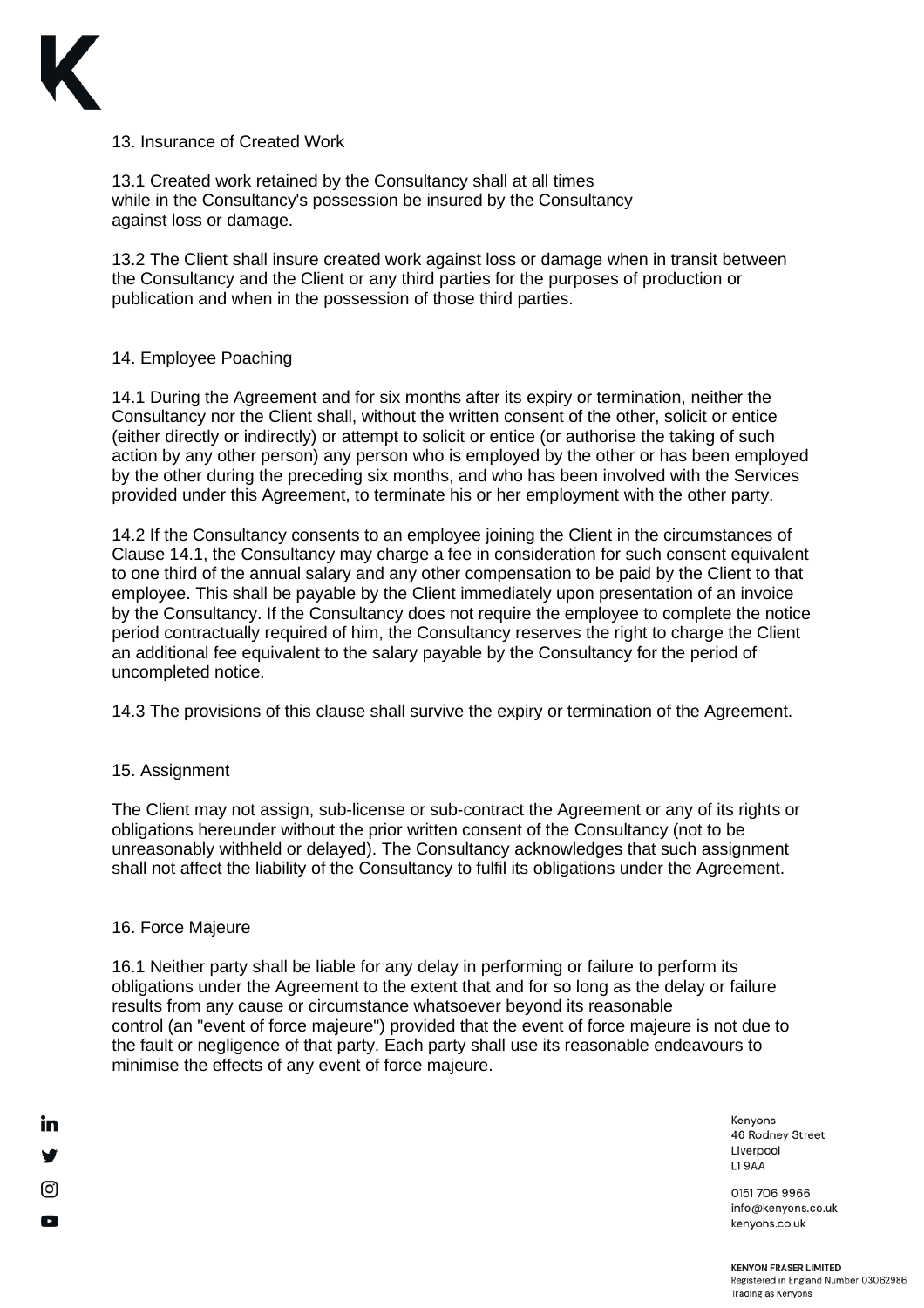

16.2 Immediately upon becoming aware of any event of force majeure, the affected party shall notify the other party of the manner and extent to which its obligations are likely to be prevented or delayed, and the dates of performance of any obligations affected shall be postponed for so long as is made necessary by the event of force majeure.

16.3 If any event of force majeure continues for a period longer than two months, either party may terminate the Agreement with immediate effect on giving written notice to the other party and neither shall be liable to the other for such termination. In case of termination, any sums due to either of the parties shall be paid immediately.

### 17. Entire Agreement, Amendment, Waiver

17.1 The Agreement, these Standard Terms of Business and the documents referred to in them contain the whole agreement between the parties and supersede any previous agreement between them relating to the subject matter of the Agreement, whether written or oral. The parties acknowledge that neither of them has relied upon any representation, written or oral, of any person but only as expressly set out in the Agreement.

17.2 Any valid alteration to or variation of the Agreement must be in writing and signed on behalf of each of the parties by a duly authorised representative.

17.3 No failure of either party to enforce at any time or for any period any term or condition of the Agreement shall constitute a waiver of such term or of that party's right later to enforce all terms and conditions of the Agreement.

### 18. Severance

If any provision of the Agreement is declared by any judicial or other competent authority to be illegal, void, voidable or otherwise unenforceable, or indication of the same is received by either of the parties from any relevant competent authority, such provision shall be deemed severed from the Agreement and the remaining terms of the Agreement shall remain in full force and effect.

#### 19. Notices

in

ල

Q

Any notice to be served on the other party shall by sent by recorded delivery, registered post, e-mail or fax. Notices sent by registered post or recorded delivery shall be deemed to be served within 72 hours of posting, and by email or fax within 24 hours if sent to the correct e-mail or fax address of the addressee.

> Kenvons 46 Rodney Street Liverpool L19AA

0151 706 9966 info@kenyons.co.uk kenyons.co.uk